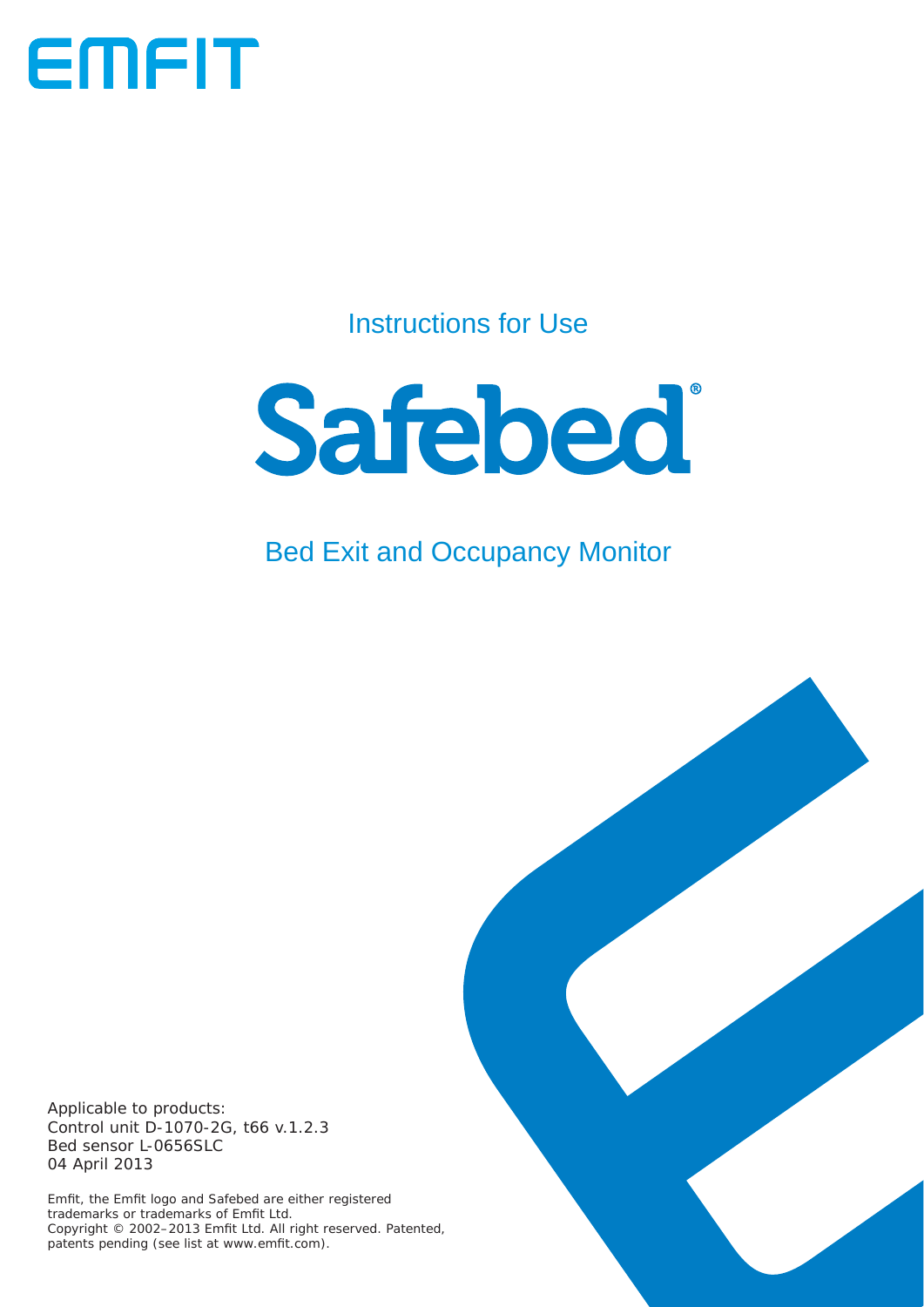# **TABLE OF CONTENTS**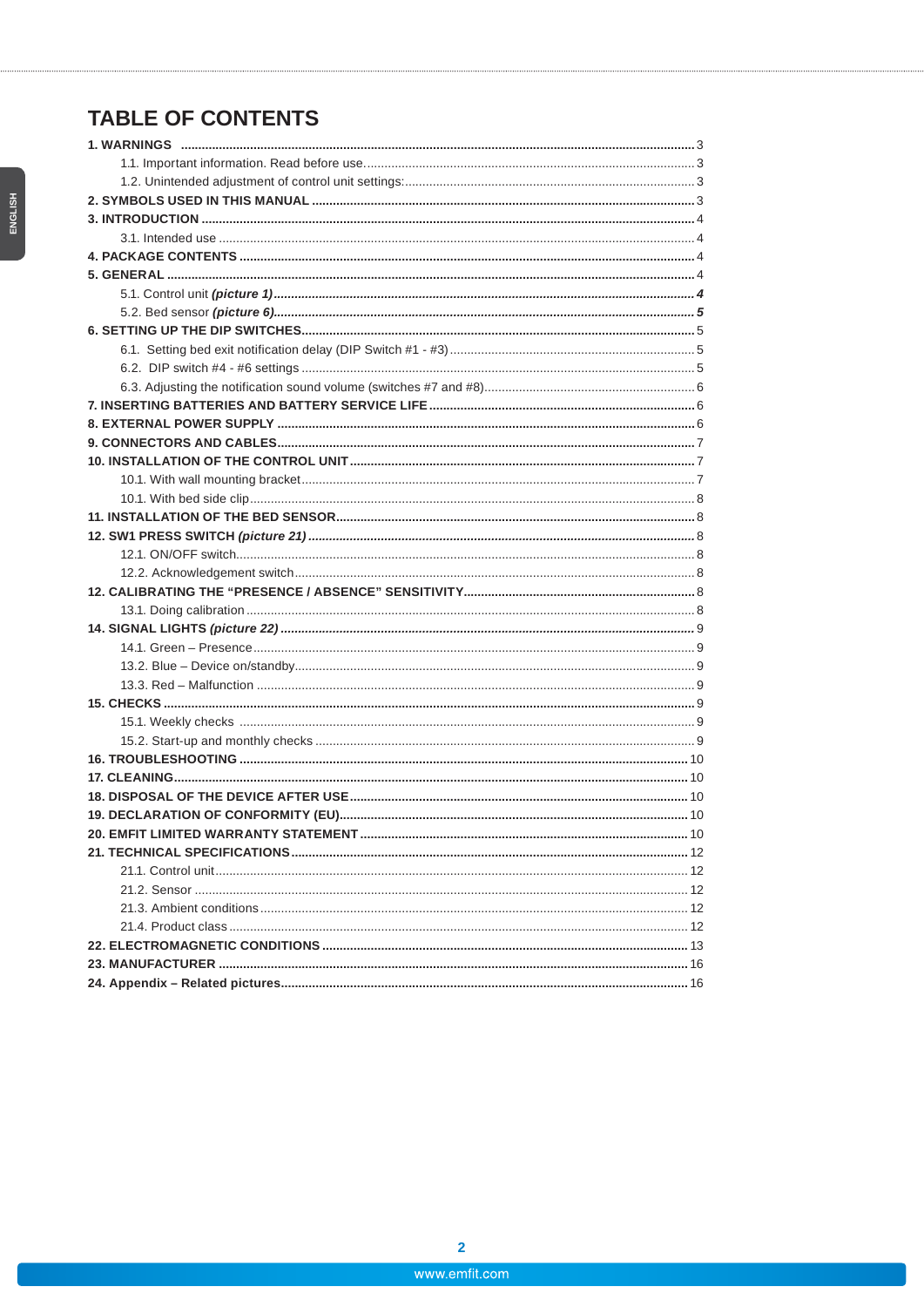## **1. WARNINGS**

#### **1.1. Important information. Read before use.**

- Must not be used in situations where a delay in the arrival of appropriate care, could lead to a potentially life-threatening situation.
- This device is designed only to be used as an aid for a caregiver.
- Pets can cause false notifications or prevent a notification when needed if they walk or lie on a bed fitted with this device.
- Do not use this device for any purpose other than that specified by the manufacturer.
- Do not connect the device to any other devices other than those specified by the manufacturer.
- Do not try to repair the device yourself.
- The device is designed to be used in the electromagnetic environment and conditions specified on pages 13–16. The client or user of the device must ensure that it is only used in the specified ambient conditions.
- Do not install this device near or on top of another device. However, if this cannot be avoided, the user must ensure that the device functions in the normal manner.
- Do not use X1, X2 or X3 connectors for any purpose other than that specified by the manufacturer. Do not connect the connectors to e.g. telecommunications or local area networks.
- If this device is used with a pressure care mattress filled using a compression pump, the device may not function normally in some cases.
- Do not let the device get wet.
- Remove the batteries when the device is not in use or when it is stored for an extended period. Alkaline batteries may become selfdischarged, start leaking and contaminate the device.
- When removing the power supply from the socket, ensure that the plug part is not left in the socket. If the plug part is left in the socket, touching or trying to remove it carries the risk of an electric shock.
- Do not use any rechargeable batteries or lithium-ion batteries! Rechargeable or lithium-ion batteries carry the risk of melting, ruining the device and causing possible danger to the user.

#### **1.2. Unintended adjustment of control unit settings:**

- Adjusting the volume may lead to the notification sound not being heard.
- Incorrect positioning of the DIP switches may interfere with the normal operation of the device.
- Pressing the ON/OFF/Reset (SW1) press switch for too long will switch off the device.

### **2. SYMBOLS USED IN THIS MANUAL**

The following instructions are designed to ensure the personal safety of the user and protect this device or any device connected to it from damage. These instructions use symbols to draw the user's attention to the instructions at hand. The symbols act as safety and warning signs. The symbols and their explanations are as follows:



This symbol means that, if the instructions are not adhered to, the situation may lead to a death or serious personal injury.



This symbol means that the section contains important information for the user.



This symbol indicates the maximum use and storage temperature.

All right reserved. Reproduction in whole or in part is prohibited without the written consent of the copyright owner. Any printed or electronic information provided is only advisory, and we take no legal responsibility for the accuracy of this information. We retain the right to make any changes in order to continuously improve our product.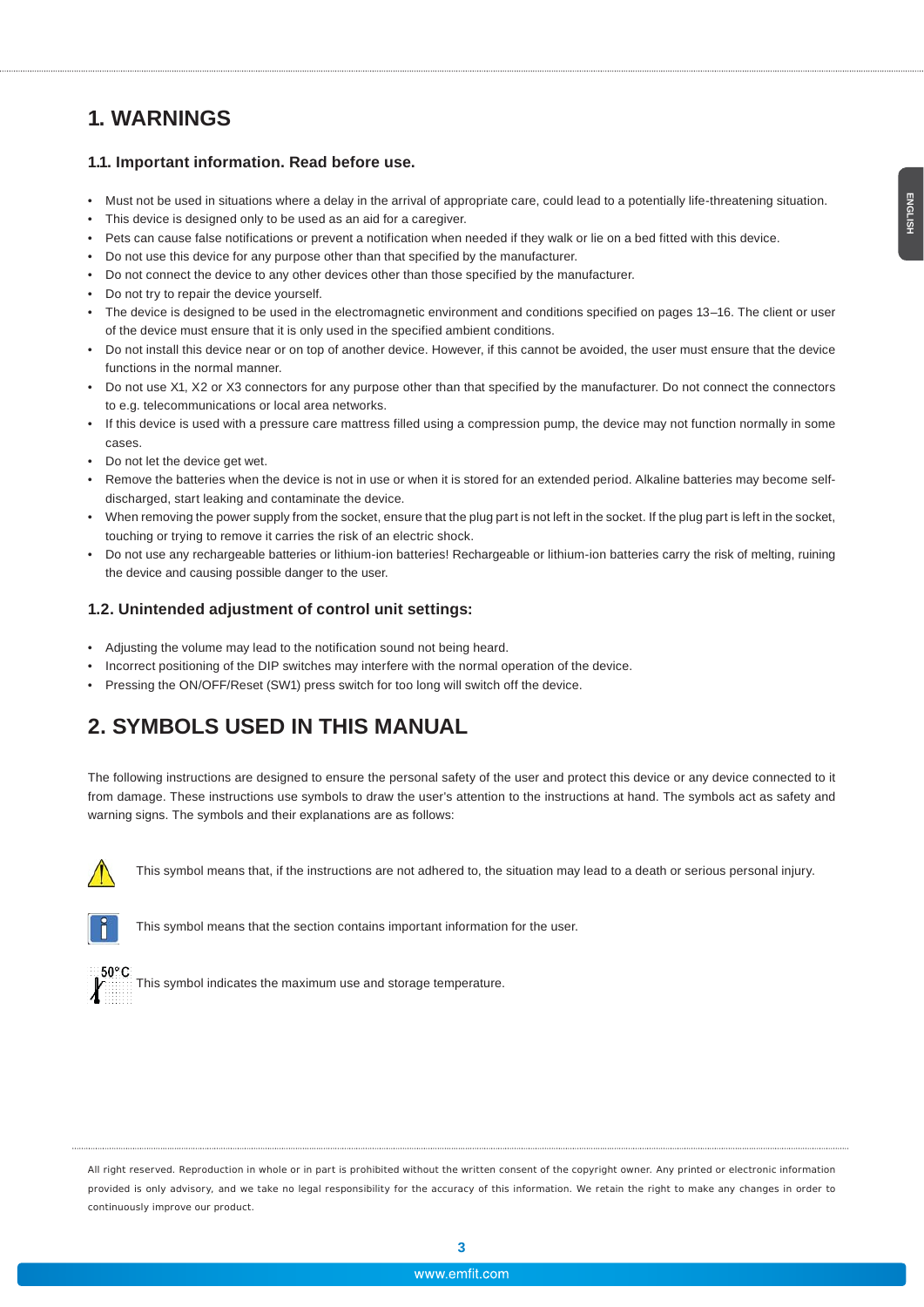# **3. INTRODUCTION**

- These instructions describe the use of the **Emfit Safebed** bed exit and occupancy monitor. The exact version number on the first page of this manual should be referred to and compared against the number on the sticker found on your device.
- Use the device only in the ambient conditions specified by the manufacturer. For detailed information, refer to "Technical Specifications" in this manual.
- Follow all instructions provided in this document concerning the installation, use and cleaning of the device.
- In accordance with the intended use defined in Section 3.1 below, the Emfit Safebed **is not** a medical device as defined in the Medical Device Directive 93/42/EEC. .

#### **3.1. Intended use**

The Emfit Safebed is intended to be used to assist in sensory bed exit and occupancy monitoring and to notify the user if the person recumbent on a mattress fitted with the under-mattress sensor leaves the bed or does not return to it within predefined time.

#### **NOTE**

The manufacturer cannot guarantee that the device will detect all bed exit episodes. It may also trigger a false bed exit notification.

#### **3.3. About this manual**

Read all warnings and reminders in this manual with care to avoid any hazardous situations and damage.

### **4. PACKAGE CONTENTS**

- A control unit and two screws to attach the lid *(picture 1)*
- A bed sensor with two pieces 3M double-sided tape to fix the sensor *(picture 6)*
- A wall mounting bracket with two screws and two plugs *(picture 7)*
- Clip for bed side attachment (**picture 8)**
- This manual
- Two AA batteries
- Optionally a power supply (GlobTek model no: GTM41060-1505 and P/N: WR9QA3000LCP-N-MNK) *(picture 2)*

### **5. GENERAL**

#### **5.1. Control unit** *(picture 1)*

The control unit activates for bed occupancy monitoring after it has noticed movements or micro-movements for 1 minute. After activation for occupancy monitoring, a notification is triggered if no movements or micro-movements are detected for at least 3 or 5 seconds (adjustable by DIP switch, see Chapter 6).

The control unit operates with 2 pcs AA size 1.5 V alkaline batteries. An optional AC adapter is available. Do not use any power supply other than that provided by Emfit Ltd. (model no. GTM41060-1505 and P/N:WR9QA3000LCP-N-MNK, manufactured by Globtek) *(picture 2)*. In the event of a power failure, two high-quality 1.5V AA alkaline batteries can be used as an emergency power supply. Do not use any rechargeable batteries or lithium-ion batteries! Rechargeable or lithium-ion batteries carry the risk of melting, ruining the device and causing possible danger to the user.

The control unit has an input connector for the bed sensor (X3) and power supply (X1). The device also has a connector (X2) to transfer the notification to e.g. a nurse call system, a personal emergency phone or an external wireless transmitter.

Next to the input connector, there is a push button (SW1) that can be used to acknowledge a notification or as an on/off switch. *(picture 3)*

The control unit has 8 DIP switches *(picture 4)* to select the settings and a rotary switch to adjust the sensitivity of the device. *(picture 5)*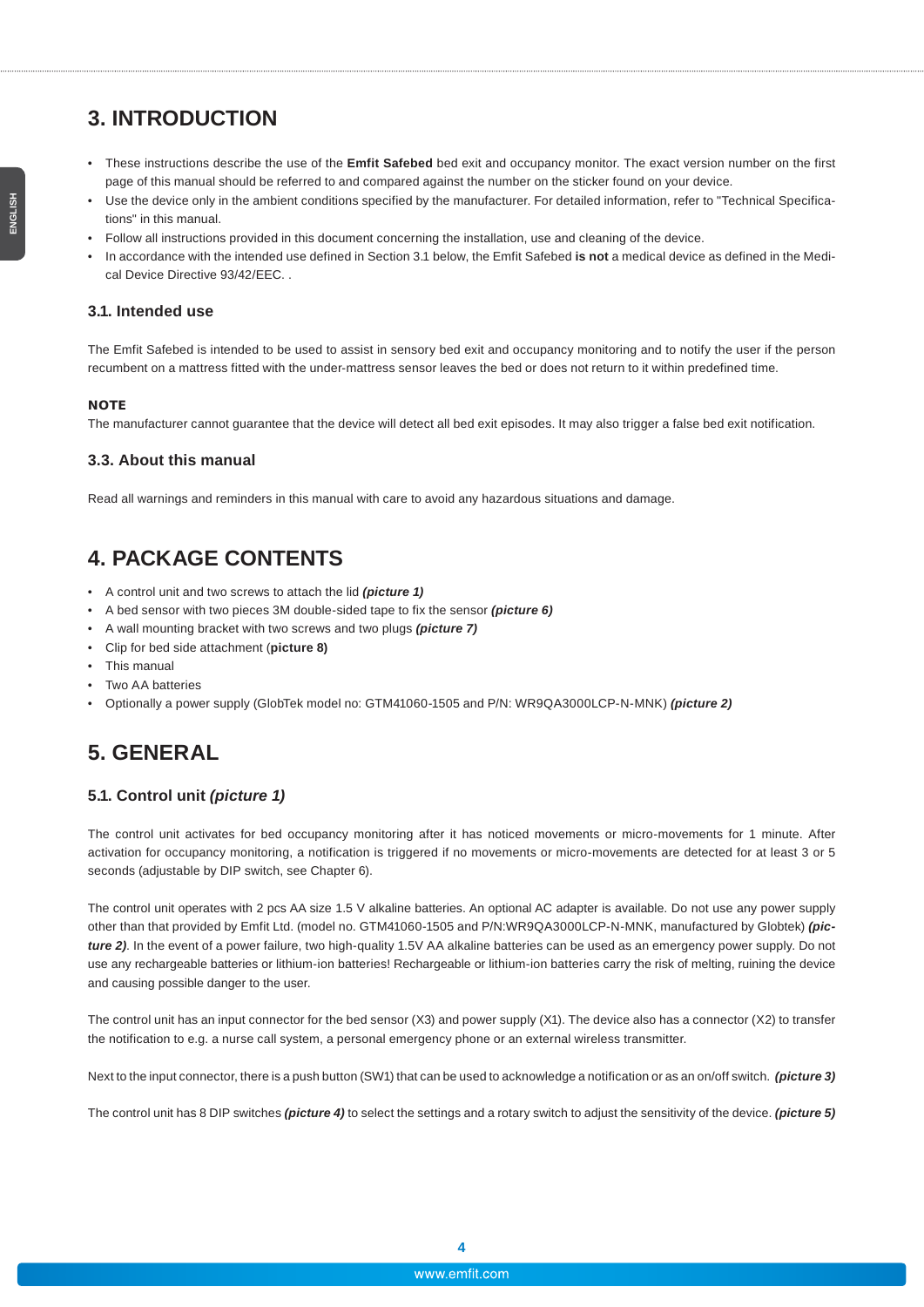#### **5.2. Bed sensor** *(picture 6)*

The bed sensor produces a millivolt alternating current when detecting movement. The control unit calculates the frequency and scale of the movement from this signal and, on this basis, detects the person's presence in the bed. Heartbeat causes micro-movement that allow the device to detect the person's presence. When there is no micro or other movement, it recognizes this as the individual being absent and it gives a notification both by sound and via dry-contact optocoupler. There are no particular size or weight limitations, but sensitivity and the ability to recognize a user's micro-movements and thus, presence in bed, need to be tested in each case.

### **6. SETTING UP THE DIP SWITCHES**

Open the lid of the control unit by lifting it from the side *(picture 9).* Inside, you will find eight DIP switches that are used to select the desired functions *(picture 4)*. Remember to select the desired settings using the DIP switches before using the device.

The control unit has the following factory settings. DIP 1, 2, 3, 4, 5, 6, 7 and 8 all OFF (down). With these settings:

- Bed exit notification delay is 3 seconds.
- Output is in pulse mode
- The SW1 switch acts as the On/Off switch which means that the device can be switched on or off by pressing the switch for three (3) seconds.
- The notification sound is "very loud".



Disconnect the device from the (optional) power supply before opening the lid.



Disconnect the (optional) power supply and remove the batteries before setting up the DIP switches in order to implement the new settings.

#### **6.1. Setting bed exit notification delay (DIP Switch #1 - #3)**

| <b>Time Delay</b>                                                             | Switch #1  | Switch #2  | Switch #3  |
|-------------------------------------------------------------------------------|------------|------------|------------|
| Shortest (3 -4 sec)                                                           | OFF (down) | OFF (down) | OFF (down) |
| 5-7 seconds (use if after proper senstivity<br>adjustment false alarms occur) | OFF (down) | $ON$ (up)  | OFF (down) |
| 3 minutes                                                                     | $ON$ (up)  | $ON$ (up)  | OFF (down) |
| 6 minutes                                                                     | OFF (down) | OFF (down) | $ON$ (up)  |
| 10 minutes                                                                    | $ON$ (up)  | OFF (down) | $ON$ (up)  |
| 15 minutes                                                                    | OFF (down) | $ON$ (up)  | $ON$ (up)  |
| 30 minutes                                                                    | $ON$ (up)  | $ON$ (up)  | $ON$ (up)  |

### **6.2. DIP switch #4 - #6 settings**

| DIP# | OFF (down)                                                                                                                | ON (up)                                                                                                                                                                                                     |
|------|---------------------------------------------------------------------------------------------------------------------------|-------------------------------------------------------------------------------------------------------------------------------------------------------------------------------------------------------------|
| #4   | Normal environmental noise filtering                                                                                      | Strong environmental noise (for example air conditioning, laundry<br>machine, traffic etc.) filtering to prevent false presence detection.                                                                  |
| #5   | Dry-contact output is pulse mode (about 1,5)<br>sec pulse)                                                                | Dry-contact output is constant type. Use only when necessary by other<br>system to be connected with. Not to be used with batteries! Optional<br>power supply is needed due to increased power consumption. |
| #6   | Power switch function at SW1 is enabled<br>(device can be shut down and turned on by<br>pressing SW1 for about 3 seconds) | Power switch function at SW1 disabled (device is always on).                                                                                                                                                |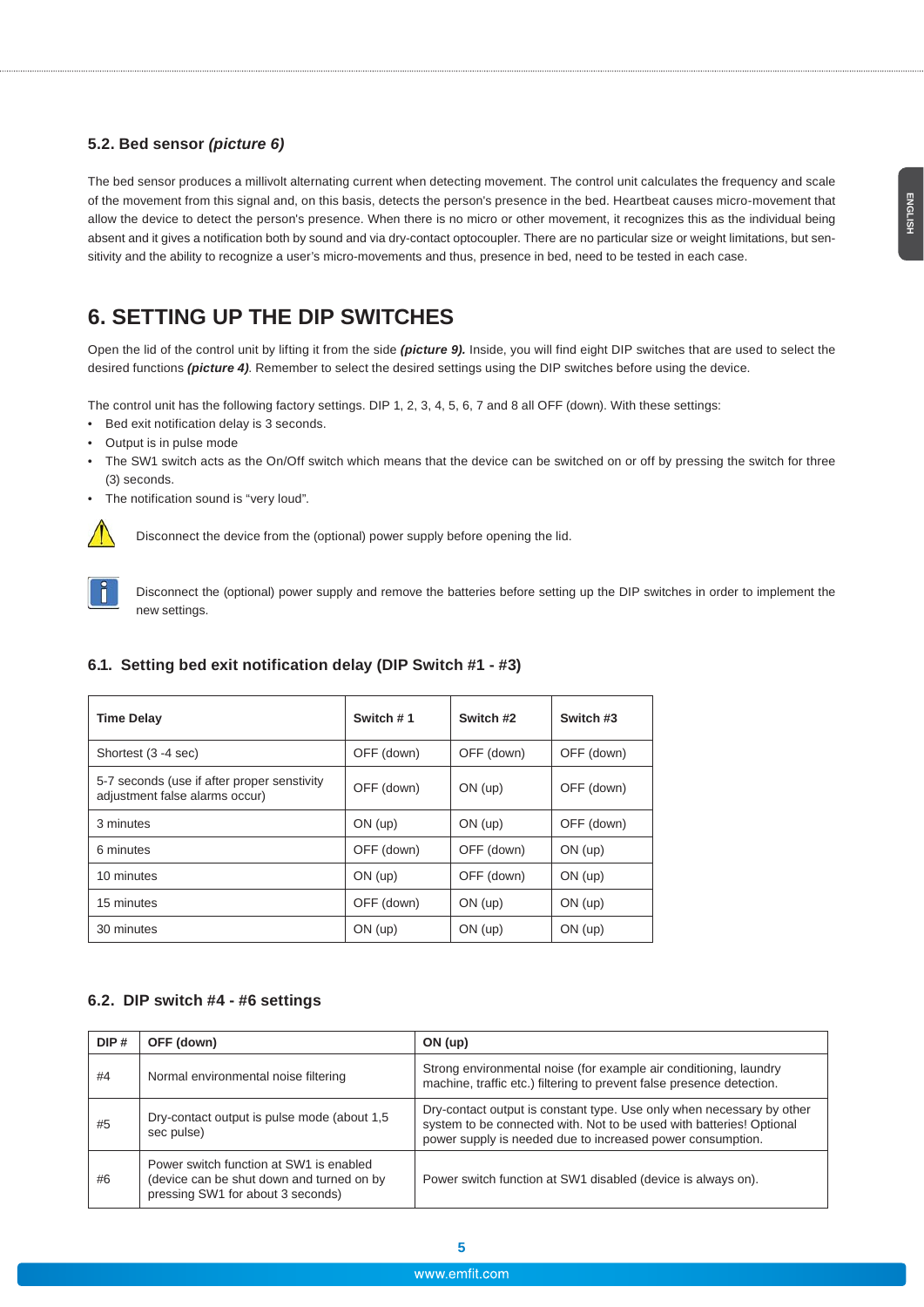#### **6.3. Adjusting the notification sound volume (switches #7 and #8)**

There are four volume levels: Very loud, loud, quiet and mute. The factory setting is very loud.

| <b>Volume Level</b> | Switch #7  | Switch #8  |
|---------------------|------------|------------|
| Loud                | OFF (down) | OFF (down) |
| Normal              | $ON$ (up)  | OFF (down) |
| Quiet               | OFF (down) | $ON$ (up)  |
| Mute                | $ON$ (up)  | $ON$ (up)  |

The notification sound stops when the SW1 switch is pressed or when person returns to bed.

 Disconnect the (optional) power supply and remove the batteries before setting up the DIP switches in order to implement the new settings

### **7. INSERTING BATTERIES AND BATTERY SERVICE LIFE**



Disconnect the device from the (optional) power supply before opening the lid.

Product operates with 2 pcs high quality AA size 1.5 V alkaline batteries (operating voltage 2x1.5V = 3V). Install and remove the batteries as follows:

1) Open the lid by removing the screws and lifting it from one side (for first-time assembly: the screws for the lid can be found in the pouch containing wall mounting parts). *(picture 9)*

2) Insert two high-quality AA size 1.5V alkaline batteries into the device following the polarity symbols at the bottom of the device. Close the lid and screw the screws back on. *(picture 10)*

The easiest way to remove a battery is by lifting it from the + end. *(picture 11)*

Estimated battery life is 3 months, when using high quality alkaline batteries, with 2800 mAh capacity (2pcs). Estimation is based on measured battery consumption in various conditions and then a calculation where device is on 50% of time (shut down 50% of time) and of that 50% of time there is someone in bed 75% of that time, there is two notifications per day and sound notification is on 30 seconds each time.

When the batteries are getting low, the red LED will begin to flash slowly. A "beep" sound will be heard after every 1.5 hours and the drycontact output will give a low battery notification after every 3 hours.

light up. The X2 connector and the connected system will also trigger a notification. Replace the batteries when necessary.

 NOTE! All alkaline batteries start to leak when empty, and a leak will contaminate the device. Remember to replace the batteries at least once a year to avoid any leaks. Remove the batteries when the device is not being used or when it is being stored for an extended period. Disconnect the power supply briefly to test the batteries. If the batteries are empty, the red light on the control unit will

Do not use any rechargeable batteries or lithium-ion batteries! Rechargeable or lithium-ion batteries carry the risk of melting, ruin-

### **8. EXTERNAL POWER SUPPLY**

ing the device and causing possible danger to the user.

Set up the power supply in the following manner:

- 1) Remove the plastic cover. *(picture 23)*
- 2) Select a suitable plug from the four alternatives. *(picture 24)*

3) Plug in the plug and ensure that it is not loose. *(picture 25)*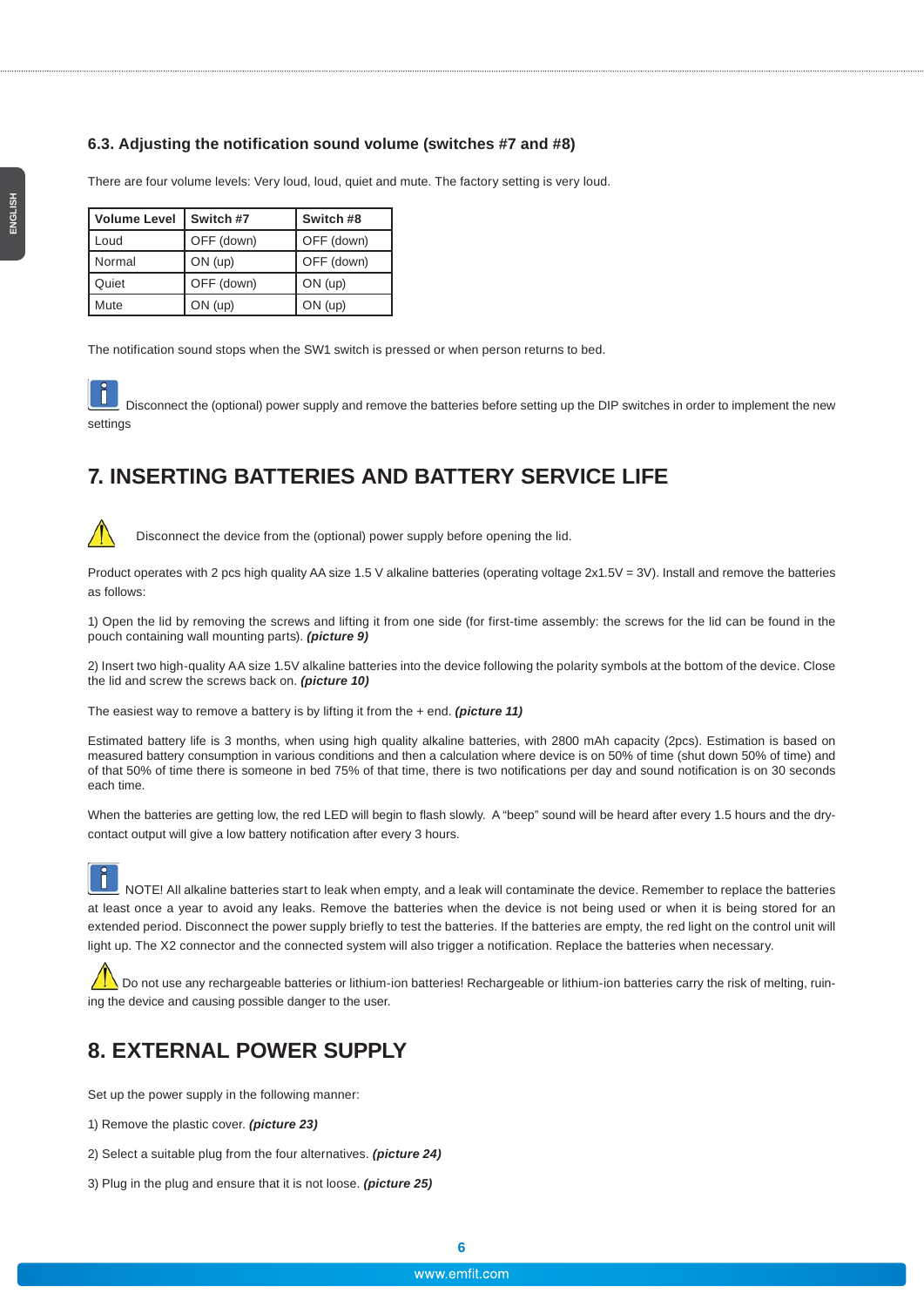The control unit has been designed and tested to be used with the Globtek inc. power supply model no GTM41060-1505 and P/N: WR9QA3000LCP-N-MNK. Using any other power supply may interfere with the safe use of the device.



 The power supply is fitted with a blue light which lights up when the power supply is connected. If the light is not on while the power supply is connected to the mains, the power supply is probably faulty and needs to be replaced.



When the power supply is connected, the batteries act as backup power supply in the event of a power failure. All alkaline bat teries self-discharge and start to leak when empty, contaminating the device. Ensure that batteries are replaced at least once a

When removing the power supply from the socket, ensure that the plug part is not left in the socket. If the plug part is left in the socket, touching or trying to remove it carries the risk of an electric shock.

### **9. CONNECTORS AND CABLES**

Connector symbols can be found at the bottom of the control unit. *(picture 3)*

X1 / connector for an external power supply. Only use Globtek inc. power supply model no. GTM41060-1505 and P/N: WR9QA3000L-CP-N-MNK which can be obtained as an original accessory from Emfit Ltd.

X2 / AUX connector to connect the device to a nurse call system, a personal emergency phone or an external wireless transmitter. The connector may only be connected to a system safety voltage input with max. voltage below 25V(AC) / 60 (DC), where both poles have been separated from the electrical network. Max. load current 100mA.

#### X2 (AUX) Connector Pin Order (*picture 16*)

From left to right:

| Pin #1   | Common return              |
|----------|----------------------------|
| $Pin$ #2 | Normally Open (NO) send    |
| Pin #3   | Normally Closed (NC) send  |
| $Pin$ #4 | Low Battery send (NC)      |
| Pin #5   | Not in use, do not connect |
| Pin #6   | Not in use, do not connect |
| $Pin$ #7 | Not in use, do not connect |
| Pin #8   | Not in use, do not connect |

X3 / sensor connector. Only use the Emfit bed sensor.

Connect the bed sensor *(picture 13)*, the (optional) power supply *(picture 14)* and any connector cables *(picture 15)* according to the pictures.

### **10. INSTALLATION OF THE CONTROL UNIT**

#### **10.1. With wall mounting bracket**

1) Fix the mounting bracket onto a wall with the plugs and screws supplied. *(picture 17)*

2) Slide the control unit onto the wall mounting bracket. *(picture 18)*

3) Press the control unit down until you hear a click. *(picture 19)*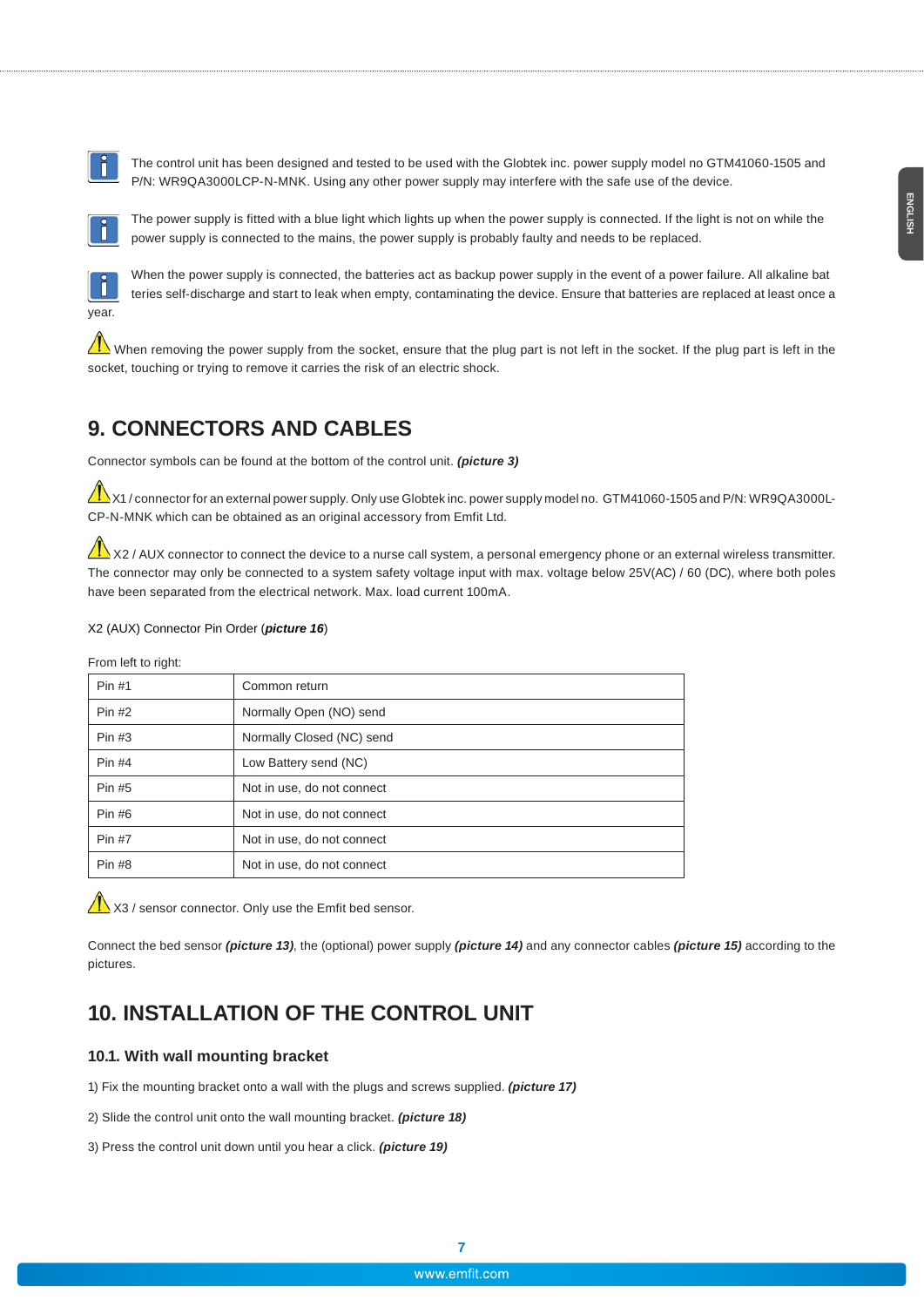#### **10.1. With bed side clip**

1) Press the control unit down to the clip *(picture 20)*

### **11. INSTALLATION OF THE BED SENSOR**

- Place the bed sensor across the bed, under the mattress at approximately chest height. *(picture 12)*
- To prevent the bed sensor from moving, fix the sensor to the bed bottom or mattress using the double sided tape provided or e.g. cable ties (*picture 6)*. The tape will not leave a mark and it will come off as a whole if removed.
- Check at least once a week that the bed sensor is properly positioned.
- If you are using the bed sensor with a spring mattress, always place the bed sensor between the mattress and the mattress topper!
- Always place the bed sensor under the mattress or mattress topper, never just under the sheet. The bed sensor must not come into direct contact with a person!
- The bed sensor is designed to last for a minimum of two (2) years placed under a foam mattress and against the hard base of a bed frame.
- With a spring mattress, the service life of the bed sensor is considerably shorter. When the bed sensor is placed on a spring mattress, the user's weight and movement will cause the sensor to crumple, which may affect the sensor's performance. The manufacturer recommends that users replace the sensor when it starts to look crumpled. When used with a spring mattress, the sensor should be replaced every year. The warranty does not cover damage caused by crumpling.
- If the bed sensor is used with a pressure care mattress that is adjusted using a compressor pump, the mattress may interfere with the sensor's performance. If you are unsure about the suitability of your mattress, please contact the manufacturer.

### **12. SW1 PRESS SWITCH** *(PICTURE 21)*

#### **12.1. ON/OFF switch**

The SW1 switch acts as the on/off switch if this function is activated (DIP switch #6 is down).

Press the SW1 switch for three (3) seconds in order to activate or deactivate the control unit. When the control unit is switched on, you will hear a beep and the blue LED light will start to flash. When the device is switched off, you will hear a "beep-beep-boop" (high-highlow) sound. The blue LED light will go off.

#### **12.2. Acknowledgement switch**

The notification sound (if activated) can be muted by pressing the SW1 switch shortly. The device will make a "beep-beep" sound. NOTE! If you press the switch for too long, you might accidentally switch off the device. The notification sound will also stop when person returns to bed.

### **12. CALIBRATING THE "PRESENCE / ABSENCE" SENSITIVITY**

#### **13.1. Doing calibration**

The sensitivity to notice correctly that person is in or out off bed, is adjusted in calibration mode. First the person to be monitored should be in bed and resting (not moving, talking or else) at least for one (1) minute until green light starts to blink with same speed as blue light. Also the monitor itself should lay on a table or be fixed on a wall. Sensor too must be in its correct place under mattress.

Start calibration by pressing three (3) times the SW1 switch (picture 21). You will hear 3 times low and high tone (kind of bu-beep, bu-beep, bu-beep). The calibration takes 18 seconds. If calibration was successful, the confirmation sound is the same 3 times bu-beep again.

#### **13.2. Error messages and how to handle them**

**One (1) long beep** - Device has not detected strong enough micro movement signal and has reached an adjustment limit. Device might not work optimally. Is the sensor positioned correctly in the bed and device was not in error -state (red led was not blinking)? If not: Correct the problem and re-try calibration. If yes: Adjust the rotary switch **(picture 5)** up 2 notches and re-try auto adjustment.

**Two (2) long beeps** - Device has detected too strong signal and has reached an adjustment limit. Device might not work optimally. Was person laying still during the calibration period? Re-try calibration again and see if second time would be succesful. If second time gives same error sound, adjust the rotary switch **(picture 5)** down 2 notches and do the calibration again.

You can always return sensitivity to factory default. First press SW1 three (3) times and soon after hearing the three sounds, press SW1 again 3 times. That interrupts adjustment and device returns to factory setting.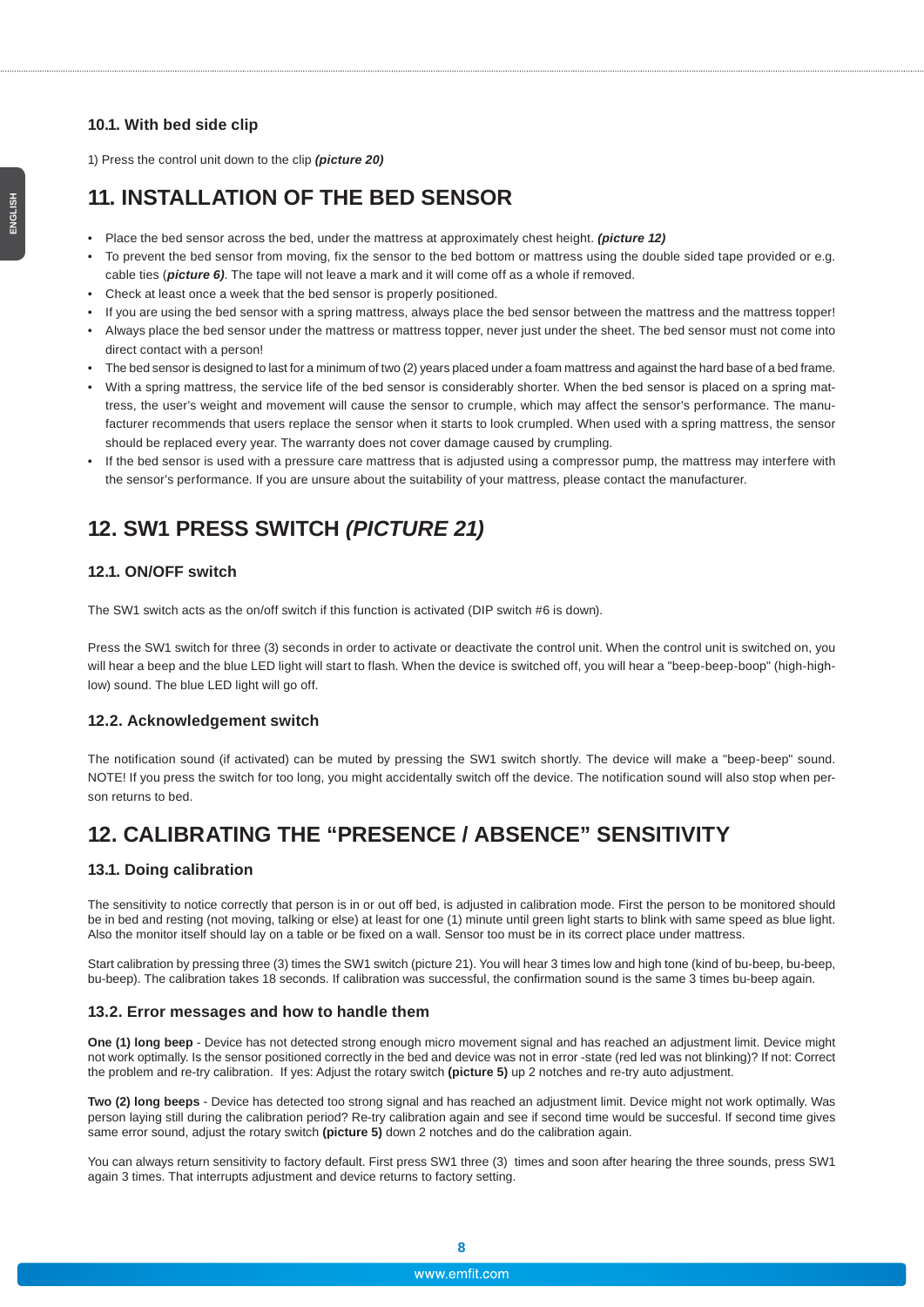Adjust the sensitivity of the device every time the sensor is re-installed, if the user or the sensor changes.

### **14. SIGNAL LIGHTS** *(PICTURE 22)*

#### **14.1. Green – Presence**

| Slow flash    | A person is on the bed or other movement is being made.                        |  |
|---------------|--------------------------------------------------------------------------------|--|
| Flashing      | A person has been on the bed for 1 minute and the device has become activated. |  |
| Light is off. | l No one is on the bed.                                                        |  |

#### **13.2. Blue – Device on/standby**

| Light is off.                     | Device is switched off.         |
|-----------------------------------|---------------------------------|
| Flashing                          | Device is switched on.          |
| Light flashes faster a few times. | Device triggers a notification. |

#### **13.3. Red – Malfunction**

| Light is flashing with same speed<br>as blue light | Bed sensor is defective or disconnected. Signal alarm sounds after 10 seconds and then<br>every 45 seconds. There is also an alarm sent through the X2 connector after 30 seconds and<br>then every 30 minutes. |
|----------------------------------------------------|-----------------------------------------------------------------------------------------------------------------------------------------------------------------------------------------------------------------|
| Light is flashing half speed of the<br>blue light. | Batteries are empty. Replace batteries.                                                                                                                                                                         |

### **15. CHECKS**

#### **15.1. Weekly checks**

#### **1. Condition of the cables**

Check the condition of the cables

#### **2. Position of the bed sensor**

Check the position of the bed sensor under the mattress. The correct position is at the chest height of the user and across the bed.

#### **15.2. Start-up and monthly checks**

To ensure faultless performance, conduct the sensitivity test at least once a month and when ever the device is re-installed or sensor changed.

To test the sensitivity of the sensor, ask another person to lie on the bed completely still and without talking. Wait at least 1–2 minutes. If the green light does not begin flashing with same speed as blue light, or if the notification does not happen after leaving the bed (assuming delay is shortest), then do the calibration (see chapter 13).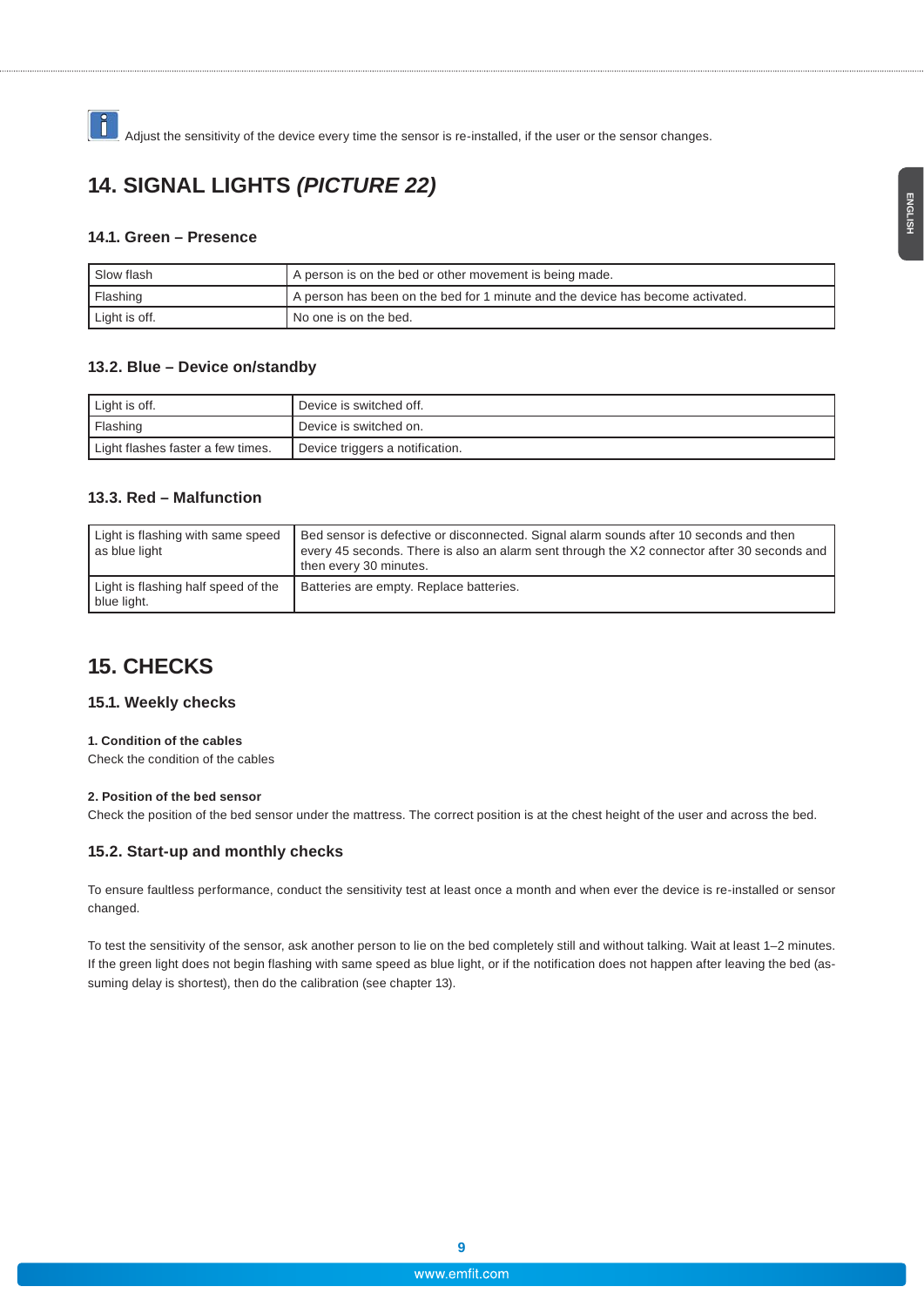### **16. TROUBLESHOOTING**

Ensure that the device is properly installed. Test the device carefully every time its settings are adjusted.

| The device triggers a notification but the                        | Ensure that the connection cable to external system is connected to the X2                                                                                                                                   |
|-------------------------------------------------------------------|--------------------------------------------------------------------------------------------------------------------------------------------------------------------------------------------------------------|
| nurse call system does not.                                       | connector the right way.                                                                                                                                                                                     |
| Notification sound is inaudible                                   | Check the volume setting. See chapter 6.3.                                                                                                                                                                   |
| The device triggers a notification even if                        | Check the condition, installation and position of the bed sensor.                                                                                                                                            |
| person is in bed.                                                 | Check that the sensitivity is correct. See chapter 13.                                                                                                                                                       |
| The green light flashes even if no one is on                      | Ensure that the bed sensor and its cables are not affected by external movement                                                                                                                              |
| the bed.                                                          | and remove any distractions.                                                                                                                                                                                 |
| The green light is not flashing even if<br>someone is on the bed. | Check the condition of the bed sensor and its cables. Faulty sensor or cable<br>may cause distractions so that the green light is on all the time. Check that the<br>sensitivity is correct. See chapter 13. |

If you experience any problems with the use of the device, please contact the manufacturer.

### **17. CLEANING**

 $\bigwedge$ 

You can wipe the bed sensor and cables, control unit and external power supply with a damp cloth, neutral cleaning product or mild disinfectant.

Disconnect the external power supply always before cleaning the device. Dry all parts well after cleaning.

# **18. DISPOSAL OF THE DEVICE AFTER USE**

In conformity with the Waste Electrical and Electronic Equipment Directive (WEEE Directive), the device must be collected separately and returned to an authorised collection facility. The owner must take the device to the waste collection point specified by local authorities.

For more information on how to dispose of the device, please contact the relevant authorities.

# **19. DECLARATION OF CONFORMITY (EU)**

The manufacturer, Emfit Ltd., hereby declares that the Emfit SafeBed complies with the essential requirements of EMC directive 2004/108/ EC and CE mark directive 93/68/EEC and carries the CE marking accordingly.

### **20. EMFIT LIMITED WARRANTY STATEMENT**

In the unlikely event that your product needs guarantee service, please contact your dealer, distributor or manufacturer. To avoid any unnecessary inconvenience on your part, we recommend you read this instruction manual carefully before seeking guarantee service.

#### **YOUR GUARANTEE**

By this Guarantee, Emfit guarantees the product to be free from defects in materials and workmanship at the date of original purchase for a period of two (2) years from that date.

If within the guarantee period the product is determined to be defective (at the date of original purchase) due to improper materials or workmanship, Emfit will, without charge for labour or parts, repair or (at Emfit's discretion) replace the product or its defective parts subject to the terms and limitations below. Emfit may replace defective products or parts with new or refurbished products or parts. All products and parts replaced become the property of Emfit.

#### **TERMS**

Guarantee services will be provided only if the original invoice or sales receipt (indicating the date of purchase, model name and dealer's name) is presented with the defective product within the guarantee period. Emfit may refuse free-of-charge guarantee service if these documents are not presented or if they are incomplete or illegible. This Guarantee will not apply if the model name or serial number on the product has been altered, deleted, removed or made illegible.



**10**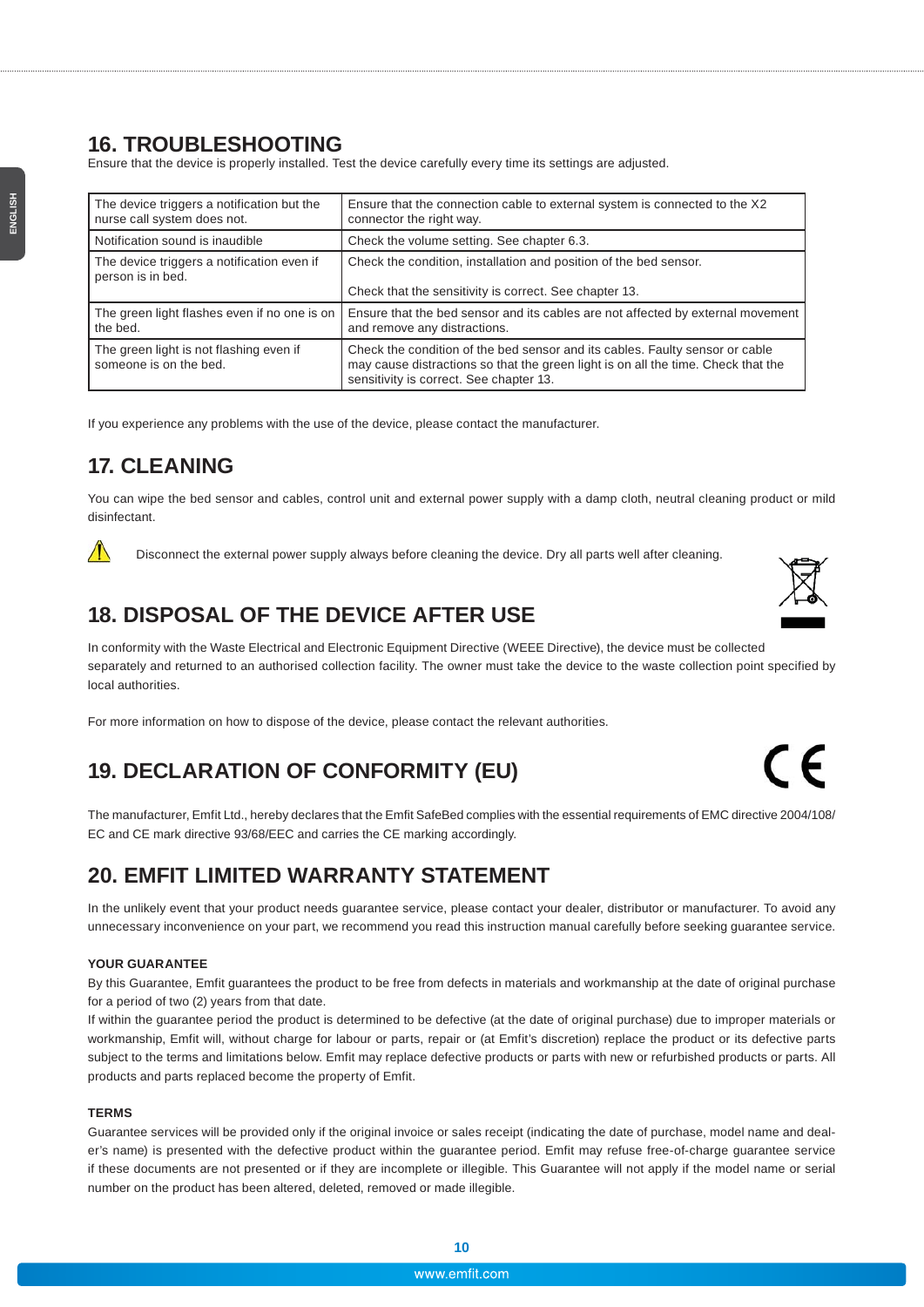This Guarantee does not cover transport costs and risks associated with transport of your product to and from Emfit. This Guarantee does not cover:

a) periodic maintenance and repair or parts replacement due to wear and tear. Notice! Emfit bed sensor wears and tears significantly faster when installed on soft base like spring mattress.

b) consumables (components that are expected to require periodic replacement during the lifetime of a product such as non-rechargeable batteries)

c) damage or defects caused by use, operation or treatment of the product inconsistent with normal use

d) damage or changes to the product as a result of:

i. misuse, including:

treatment resulting in physical, cosmetic or surface damage or changes to the product

failure to install or use the product for its normal purpose or in accordance with Emfit's instructions on installation or use

failure to maintain the product in accordance with Emfit's instructions on proper maintenance

installation or use of the product in a manner inconsistent with the technical or safety laws or standards in the country where it is installed or used

ii. the condition of or defects in systems with which the product is used or incorporated except other Emfit's products designed to be used with the product

iii. use of the product with accessories, peripheral equipment and other products of a type, condition and standard other than prescribed by Emfit

iv. repair or attempted repair by persons who are not Emfit employees

v. adjustments or adaptations without Emfit's prior written consent, including:

upgrading the product beyond specifications or features described in the instruction manual, or modifications to the product to conform it to national or local technical or safety standards in countries other than those for which the product was specifically designed and manufactured

vi. neglect

vii. accidents, fire, liquids, chemicals, other substances, flooding, vibrations, excessive heat, improper ventilation, power surges, excess or incorrect supply or input voltage, radiation, electrostatic discharges including lighting, other external forces and impacts. This guarantee covers only hardware components of the product.

#### **EXCLUSIONS AND LIMITATIONS**

Except as stated above, Emfit makes no warranties (express, implied, statutory or otherwise) regarding product or accompanying or constituent software quality, performance, accuracy, reliability, fitness for a particular purpose, or otherwise. If this exclusion is not permitted or fully permitted by applicable law, Emfit excludes or limits its warranties only to the maximum extent permitted by applicable law. Any warranty that cannot be fully excluded will be limited (as far as permitted by applicable law) to the duration of this Guarantee. Emfit's only obligation under this Guarantee is to repair or replace products subject to these Guarantee terms and conditions. Emfit is not liable for any loss or damage relating to products, service, this Guarantee or otherwise, including - economic or intangible losses the price paid for the product - loss of profits, revenue, data, enjoyment or use of the product or any associated products - indirect, incidental or consequential loss or damage. This applies whether that loss or damage relates to: impaired or non-operation of the product or associated products through defects or unavailability while with Emfit, which caused downtime, loss of user time or business interruption inaccuracy of output from the product or associated products.

This applies to loss and damages under any legal theory, including negligence and other torts, breach of contract, express or implied warranty, and strict liability (even where Emfit has been advised of the possibility of such damages).

Where applicable law prohibits or limits these liability exclusions, Emfit excludes or limits its liability only to the maximum extent permitted by applicable law. For example, some countries prohibit the exclusion or limitation of damages resulting from negligence, gross negligence, wilful misconduct, deceit and similar acts. Emfit's liability under this guarantee will in no case exceed the price paid for the product, but if applicable law permits only higher liability limitations, the higher limitations apply.

#### **YOUR LEGAL RIGHTS RESERVED**

Consumers have legal (statutory) rights under applicable national laws relating to the sale of consumer products. This guarantee does not affect statutory rights you may have nor those rights that cannot be excluded or limited, nor rights against the person from whom you purchased the product. You may assert any rights you have at your sole discretion.

**11**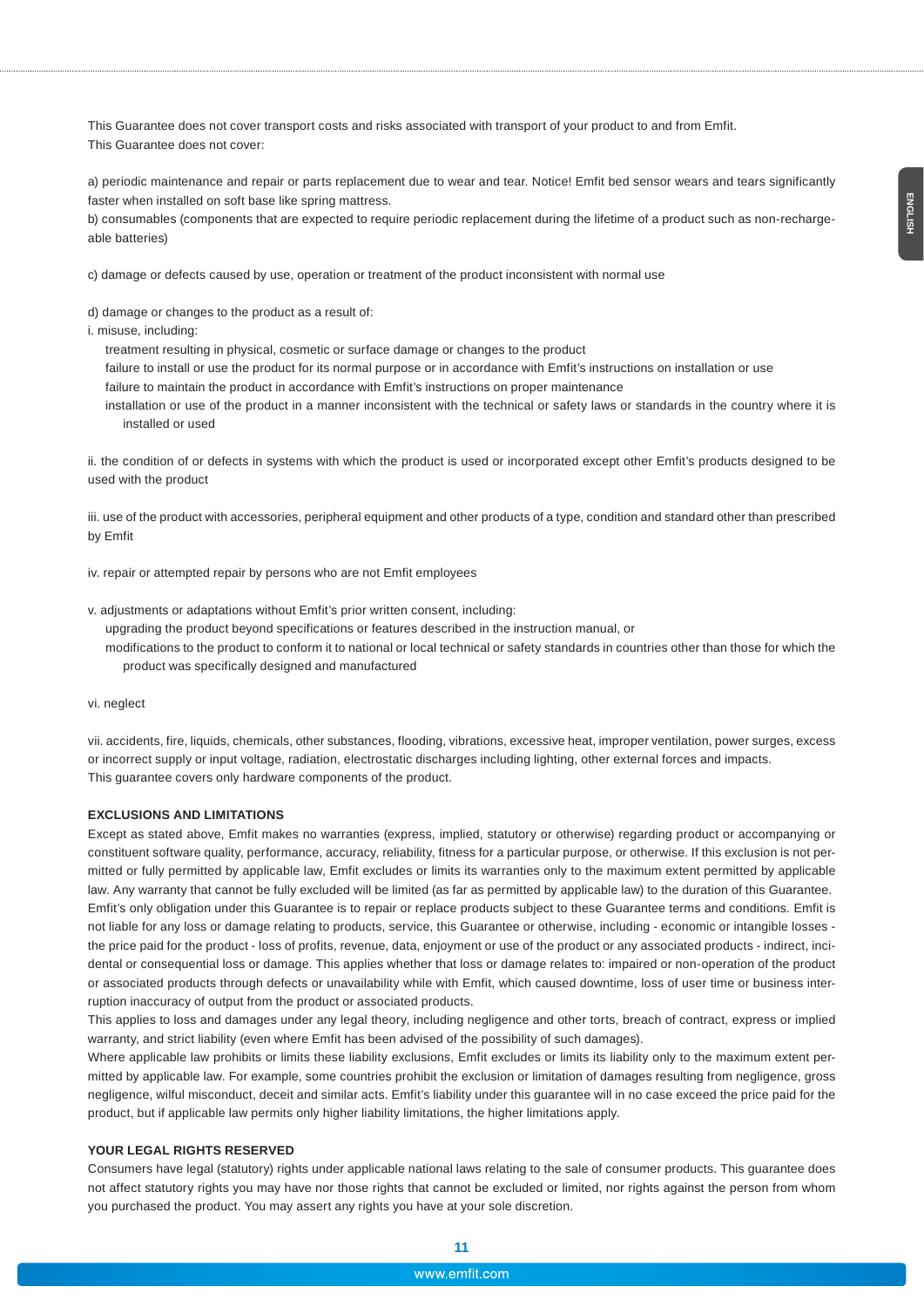# **21. TECHNICAL SPECIFICATIONS**

### **21.1. Control unit**

| Model:                          | D-1070-2G                                                                                                                               |
|---------------------------------|-----------------------------------------------------------------------------------------------------------------------------------------|
| Operating voltage:              | 3V DC with batteries/ 5V DC with external power supply                                                                                  |
| Input and output<br>connectors: | Power supply, AUX and bed sensor                                                                                                        |
| Dry-contact output:             | Max. 100mA A, <60V DC, <25V AC                                                                                                          |
| Switches and<br>controls:       | SW1 (On/Off/Reset switch), 8 pcs DIP switches for settings (volume, delay), one 10-position rotary<br>switch for adjusting sensitivity. |
| Signal lights:                  | 3 LEDs: green, blue and red                                                                                                             |
| Notification delays:            | Absence i.e. no movements treshold delay 3 or 5 sec, or 3, 6, 10, 15 or 30 min                                                          |
| Mounting:                       | Wall mounting, bed-side or table                                                                                                        |
| Measurements:                   | 96 x 127 x 34mm                                                                                                                         |
| Weight $(g)$ :                  | 120g                                                                                                                                    |
| Colour:                         | White                                                                                                                                   |
| IP rating:                      | <b>IP20</b>                                                                                                                             |
| Casing:                         | Plastic                                                                                                                                 |

### **21.2. Sensor**

| Model:                               | L-0656SLC         |
|--------------------------------------|-------------------|
| Type:                                | <b>Bed sensor</b> |
| Placing:                             | Under a mattress  |
| Portability:                         | Yes               |
| Measurements mm<br>(length x width): | 60 x 560mm        |
| Thickness:                           | 1.4 <sub>mm</sub> |
| Weight:                              | 180 <sub>g</sub>  |
| Colour:                              | White             |
| Surface material:                    | <b>PVC</b>        |
| Cable length:                        | 1.8 <sub>m</sub>  |
| IP rating:                           | <b>IP20</b>       |

### **21.3. Ambient conditions**

| Operating<br>temperature:             | $10 - 40^{\circ}$ C |
|---------------------------------------|---------------------|
| Storage and transport<br>temperature: | $-30-50^{\circ}$ C  |
| Relative humidity:                    | 20-75%              |

### **21.4. Product class**

| Product class in<br>accordance with the<br>Directive 93/42/EEC: | Class II                                                |
|-----------------------------------------------------------------|---------------------------------------------------------|
| Electrical safety class:                                        | Internal and external power supply /<br>Class II device |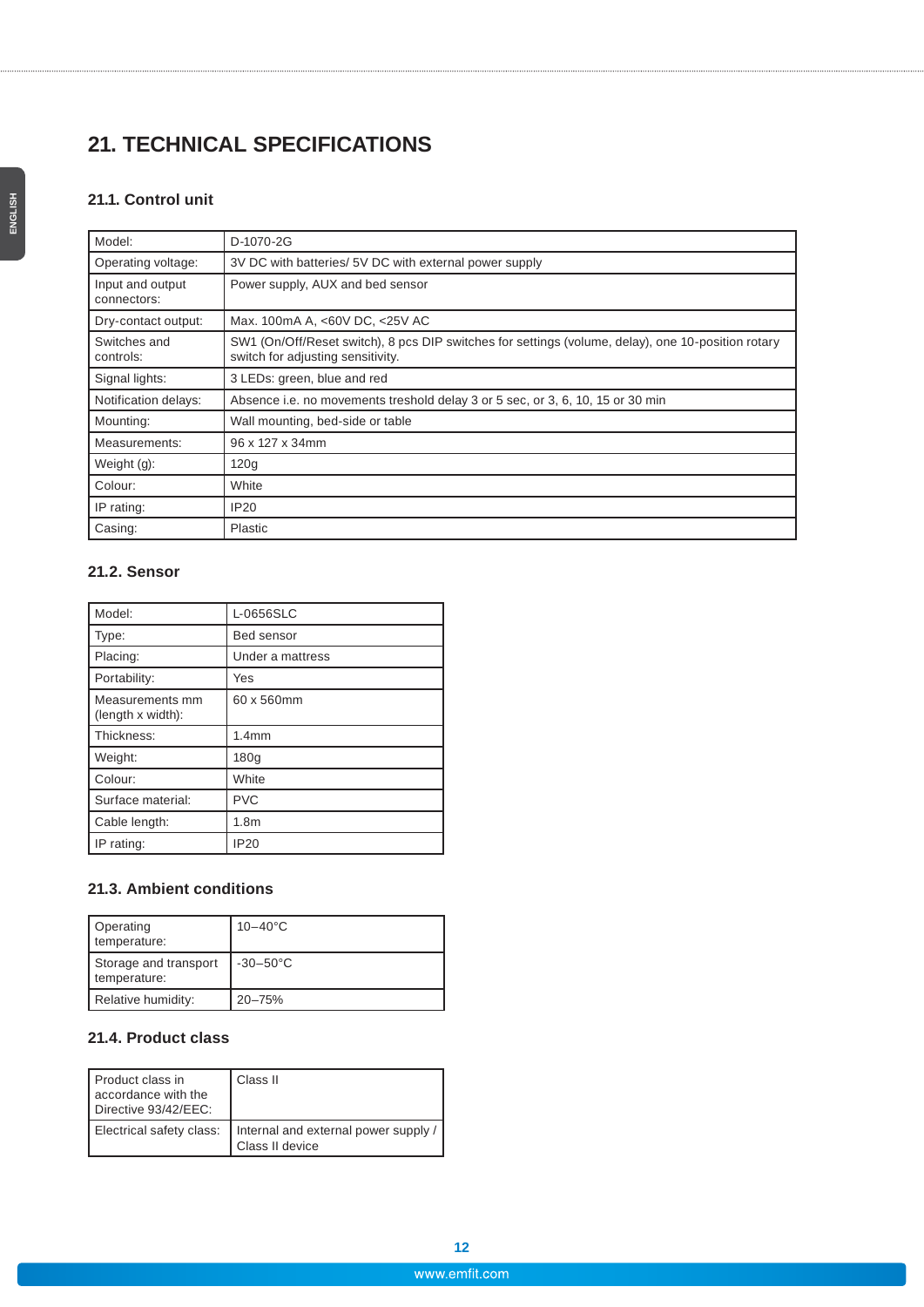### **22. ELECTROMAGNETIC CONDITIONS**

#### **System specification:**

D-1070-2G monitor L-0656SLC bed sensor GlobTek power supply model: no GTM41060-1505 and P/N:WR9QA3000LCP-N-MNK

#### **Cable specification:**

Power cable (non-shielded) max. Length 2 m Sensor cable (shielded) max. length 3.0 m

#### **Note! RF communications equipment can effect medical electrical equipment!**

#### **Guidance and manufacturer's declaration – electromagnetic emissions**

The Emfit Safebed is intended for use in the electromagnetic environment specified below. The customer or the user of the equipment should assure that it is used in such an environment.

| <b>RF</b> emissions<br>CISPR 11                             | Group 1  | The Emfit Safebed uses RF energy only for its internal function.<br>Therefore, its RF emissions are very low and are not likely to cause any<br>interference in nearby electronic equipment.                                             |
|-------------------------------------------------------------|----------|------------------------------------------------------------------------------------------------------------------------------------------------------------------------------------------------------------------------------------------|
| <b>RF</b> emissions<br>CISPR 11                             | Class B  | The Emfit Safebed is suitable for use in all establishments, including<br>domestic establishments and those directly connected to the public low-<br>voltage power supply network that supplies buildings used for domestic<br>purposes. |
| Harmonic emissions<br>IEC 61000-3-2                         | Class A  |                                                                                                                                                                                                                                          |
| Voltage fluctuations/<br>flicker emissions<br>IEC 61000-3-3 | Complies |                                                                                                                                                                                                                                          |

#### **Guidance and manufacturer's declaration – electromagnetic immunity**

The Emfit Safebed is intended for use in the electromagnetic environment specified below. The customer or the user of the equipment should assure that it is used in such an environment.

| <b>Immunity test</b>                                | <b>IEC 60601</b><br>test level                                      | <b>Compliance level</b>  | <b>Electromagnetic environment</b>                                                                                                                      |
|-----------------------------------------------------|---------------------------------------------------------------------|--------------------------|---------------------------------------------------------------------------------------------------------------------------------------------------------|
| Electrostatic<br>discharge (ESD)<br>IEC 61000-4-2   | $±6$ kV contact<br>$±8$ kV air                                      | IEC-60601-1-2 test level | Floors should be wood, concrete or<br>ceramic tile. If floors are covered with<br>synthetic material, the relative humidity<br>should be at least 30 %. |
| Electrical fast<br>transient/burst<br>IEC 61000-4-4 | $±2$ kV for power<br>supply lines<br>$±1$ kV for input/output lines | IEC-60601-1-2 test level | Mains power quality should be that<br>of a typical commercial or hospital<br>environment.                                                               |
| Surge<br>IEC 61000-4-5                              | $\pm$ 1 kV line(s) to line(s)                                       | IEC-60601-1-2 test level | Mains power quality should be that<br>of a typical commercial or hospital<br>environment                                                                |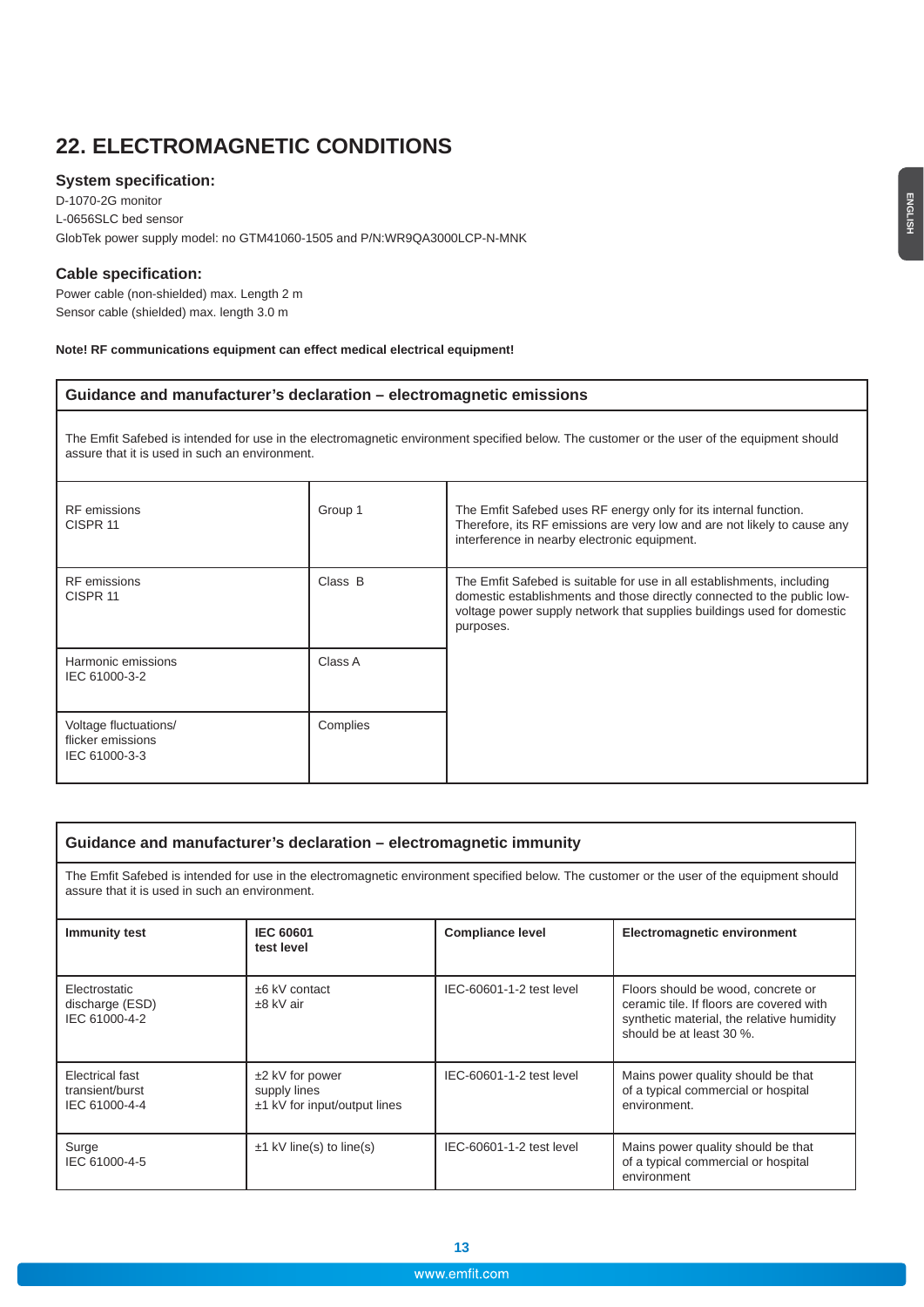| Voltage dips, short<br>interruptions and<br>voltage variations<br>on power supply<br>input lines<br>IEC 61000-4-11 | <5 % UT<br>$(>95%$ dip in UT)<br>for 0.5 cycle<br>40 % UT<br>$(60 %$ dip in UT)<br>for 5 cycles<br>70 % UT<br>(30 % dip in UT)<br>for 25 cycles<br>$<$ 5 % UT<br>$(>95%$ dip in UT)<br>for 5 sec | IEC-60601-1-2 test level | Mains power quality should be that<br>of a typical commercial or hospital<br>environment. If the user of the The<br>Emfit Safebed enquires continued<br>operation during power mains<br>interruptions, it is recommended that<br>the Emfit Safebed be powered from an<br>uninterruptible power supply or battery. |
|--------------------------------------------------------------------------------------------------------------------|--------------------------------------------------------------------------------------------------------------------------------------------------------------------------------------------------|--------------------------|-------------------------------------------------------------------------------------------------------------------------------------------------------------------------------------------------------------------------------------------------------------------------------------------------------------------|
| Power frequency<br>(50/60 Hz)<br>magnetic field<br>IEC 61000-4-8                                                   | $3$ A/m                                                                                                                                                                                          | IEC-60601-1-2 test level | Power frequency magnetic fields<br>should be at levels characteristic of a<br>typical location in a typical commercial<br>or hospital environment.                                                                                                                                                                |
|                                                                                                                    |                                                                                                                                                                                                  |                          |                                                                                                                                                                                                                                                                                                                   |

**NOTE UT is the a.c. mains voltage prior to application of the test level.**

This space was left blank on purpose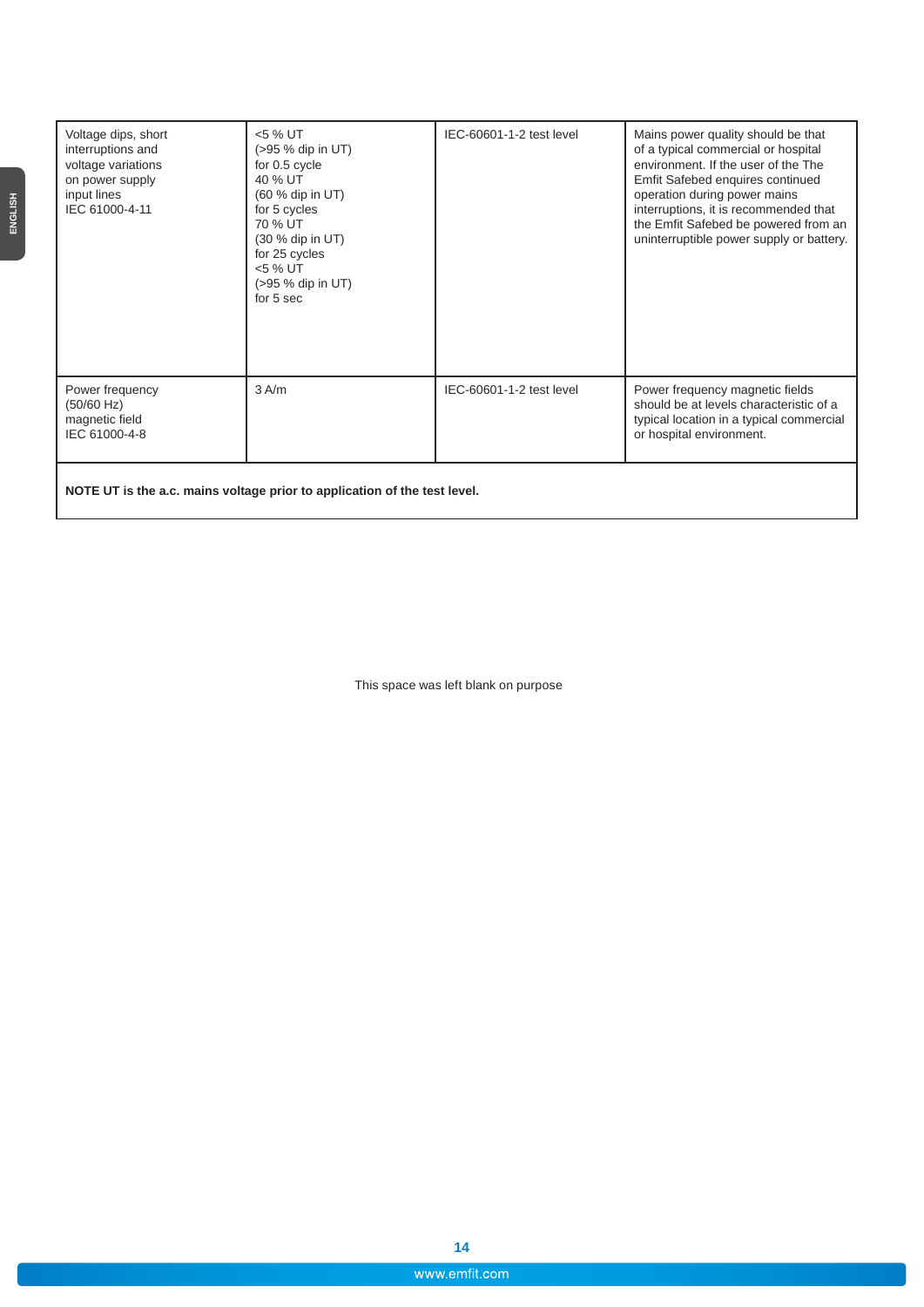### **Guidance and manufacturer's declaration – electromagnetic immunity**

The Emfit Safebed is intended for use in the electromagnetic environment specified below. The customer or the user of the equipment should assure that it is used in such an environment.

| <b>Immunity test</b>                                                                                                                                                                                                                                                                                                                                                                                                                                                                                                                                                                                                                                                                                                     | <b>IEC 60601 test</b>                 | Compliance                                                 | Electromagnetic environment - guidance                                                                                                                                                                                                                                                                |
|--------------------------------------------------------------------------------------------------------------------------------------------------------------------------------------------------------------------------------------------------------------------------------------------------------------------------------------------------------------------------------------------------------------------------------------------------------------------------------------------------------------------------------------------------------------------------------------------------------------------------------------------------------------------------------------------------------------------------|---------------------------------------|------------------------------------------------------------|-------------------------------------------------------------------------------------------------------------------------------------------------------------------------------------------------------------------------------------------------------------------------------------------------------|
|                                                                                                                                                                                                                                                                                                                                                                                                                                                                                                                                                                                                                                                                                                                          | level                                 | level                                                      |                                                                                                                                                                                                                                                                                                       |
|                                                                                                                                                                                                                                                                                                                                                                                                                                                                                                                                                                                                                                                                                                                          |                                       |                                                            | Portable and mobile RF communications equipment<br>should be used no closer to any part of the<br>The Emfit Safebed, including cables, than the recommended separation<br>distance calculated from the equation applicable to the frequency of the<br>transmitter.<br>Recommended separation distance |
| <b>Conducted RF</b><br>IEC 61000-4-6                                                                                                                                                                                                                                                                                                                                                                                                                                                                                                                                                                                                                                                                                     | 3 Vrms<br>150 kHz to 80<br><b>MHz</b> | 3 V<br>150 kHz to 80<br><b>MHz</b>                         | $d=1,2\sqrt{P}$                                                                                                                                                                                                                                                                                       |
| <b>Radiated RF</b><br>IEC 61000-4-3                                                                                                                                                                                                                                                                                                                                                                                                                                                                                                                                                                                                                                                                                      | 3 V/m<br>80 MHz to 2.5<br>GHz         | 3 V/m<br>80 MHz to 2.5<br>GHz                              | $d = 1,2\sqrt{P}$ 80 MHz – 800 MHz                                                                                                                                                                                                                                                                    |
|                                                                                                                                                                                                                                                                                                                                                                                                                                                                                                                                                                                                                                                                                                                          |                                       |                                                            | $d = 2.3\sqrt{P}$ 800 MHz – 2.5 GHz                                                                                                                                                                                                                                                                   |
|                                                                                                                                                                                                                                                                                                                                                                                                                                                                                                                                                                                                                                                                                                                          |                                       |                                                            | where P is the maximum output power rating of the<br>transmitter in watts (W) according to the transmitter<br>manufacturer and d is the recommended separation<br>distance in metres (m).                                                                                                             |
|                                                                                                                                                                                                                                                                                                                                                                                                                                                                                                                                                                                                                                                                                                                          |                                       |                                                            | Field strengths from fixed RF transmitters, as determined by an<br>electromagnetic site survey, a should be less than the compliance level in<br>each frequency range. b                                                                                                                              |
|                                                                                                                                                                                                                                                                                                                                                                                                                                                                                                                                                                                                                                                                                                                          |                                       |                                                            | Interference may occur in the vicinity of equipment<br>marked with the following symbol:                                                                                                                                                                                                              |
|                                                                                                                                                                                                                                                                                                                                                                                                                                                                                                                                                                                                                                                                                                                          |                                       |                                                            | $\lambda$ . $\lambda$                                                                                                                                                                                                                                                                                 |
| <b>NOTE 1</b>                                                                                                                                                                                                                                                                                                                                                                                                                                                                                                                                                                                                                                                                                                            |                                       | At 80 MHz and 800 MHz, the higher frequency range applies. |                                                                                                                                                                                                                                                                                                       |
| <b>NOTE 2</b><br>These guidelines may not apply in all situations. Electromagnetic propagation is affected by absorption and reflection from<br>structures, objects and people.                                                                                                                                                                                                                                                                                                                                                                                                                                                                                                                                          |                                       |                                                            |                                                                                                                                                                                                                                                                                                       |
| Field strengths from fixed transmitters, such as base stations for radio (cellular/cordless) telephones and land mobile radios, amateur radio,<br>AM and FM radio broadcast and TV broadcast cannot be predicted theoretically with accuracy. To assess the electromagnetic environment<br>due to fixed RF transmitters, an electromagnetic site survey should be considered. If the measured field strength in the location in which the<br>Emfit Safebed is used exceeds the applicable RF compliance level above, the Emfit Safebed should be observed to verify normal operation.<br>If abnormal performance is observed, additional measures may be necessary, such as reorienting or relocating the Emfit Safebed. |                                       |                                                            |                                                                                                                                                                                                                                                                                                       |
| b<br>Over the frequency range 150 kHz to 80 MHz, field strengths should be less than 3 V/m.                                                                                                                                                                                                                                                                                                                                                                                                                                                                                                                                                                                                                              |                                       |                                                            |                                                                                                                                                                                                                                                                                                       |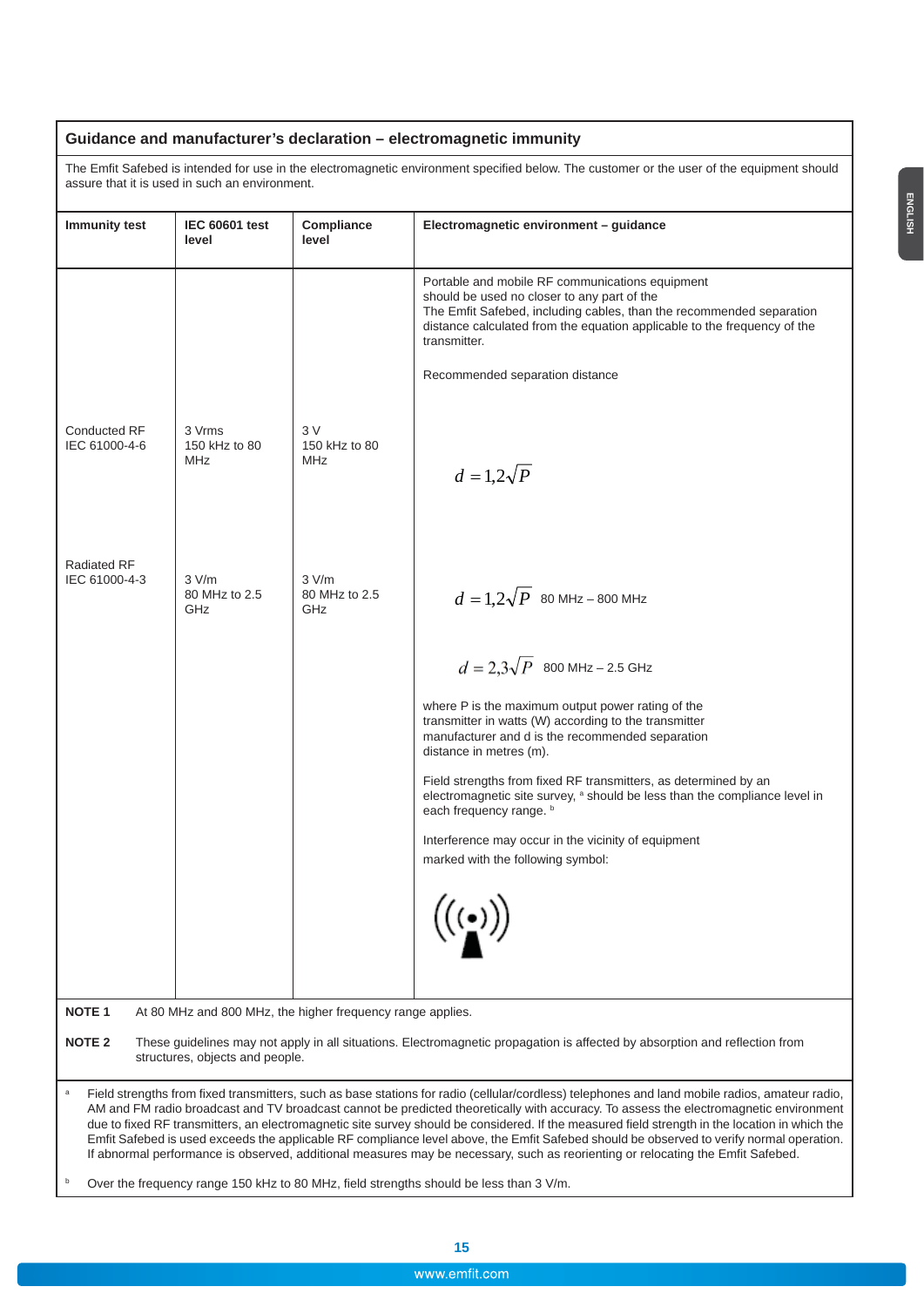#### **Recommended separation distances between portable and mobile RF communications equipment and the Emfit Safebed.**

The Emfit Safebed is intended for use in an electromagnetic environment in which radiated RF disturbances are controlled. The customer or the user of the Emfit Safebed can help prevent electromagnetic interference by maintaining a minimum distance between portable and mobile RF communications equipment (transmitters) and the Emfit Safebed as recommended below, according to the maximum output power of the communications equipment.

**Separation distance according to frequency of transmitter**

| output power of<br>transmitter W |                                     |                                     |                                      |
|----------------------------------|-------------------------------------|-------------------------------------|--------------------------------------|
|                                  | 150 kHz - 80 MHz<br>$d=1,2\sqrt{P}$ | 80 MHz - 800 MHz<br>$d=1,2\sqrt{P}$ | 800 MHz - 2.5 GHz<br>$d=2,3\sqrt{P}$ |
| 0.01                             | 0.12 m                              | 0.12 m                              | $0.23$ m                             |
| 0.1                              | 0.38 <sub>m</sub>                   | 0.38 <sub>m</sub>                   | $0.73 \text{ m}$                     |
| $\overline{1}$                   | 1.2 <sub>m</sub>                    | 1.2 <sub>m</sub>                    | 2.3 <sub>m</sub>                     |
| 10                               | 3.8 <sub>m</sub>                    | 3.8 <sub>m</sub>                    | 7.3 <sub>m</sub>                     |
| 100                              | 12 <sub>m</sub>                     | 12 <sub>m</sub>                     | 23 <sub>m</sub>                      |

For transmitters rated at a maximum output power not listed above, the recommended separation distance d in metres (m) can be determined using the equation applicable to the frequency of the transmitter, where P is the maximum output power rating of the transmitter in watts (W) according to the transmitter manufacturer.

**NOTE 1** At 80 MHz and 800 MHz, the separation distance for the higher frequency range applies.

**NOTE 2** These guidelines may not apply in all situations. Electromagnetic propagation is affected by absorption and reflection from structures, objects and people.

### **23. MANUFACTURER**

Emfit Ltd. Konttisentie 8 FI-40800 Vaajakoski, Finland Telephone: +358 20 778 0870 Fax: +358 20 778 0871 Email: info@emfit.com Internet: www.emfit.com

### **24. APPENDIX – RELATED PICTURES**

**Rated maximum**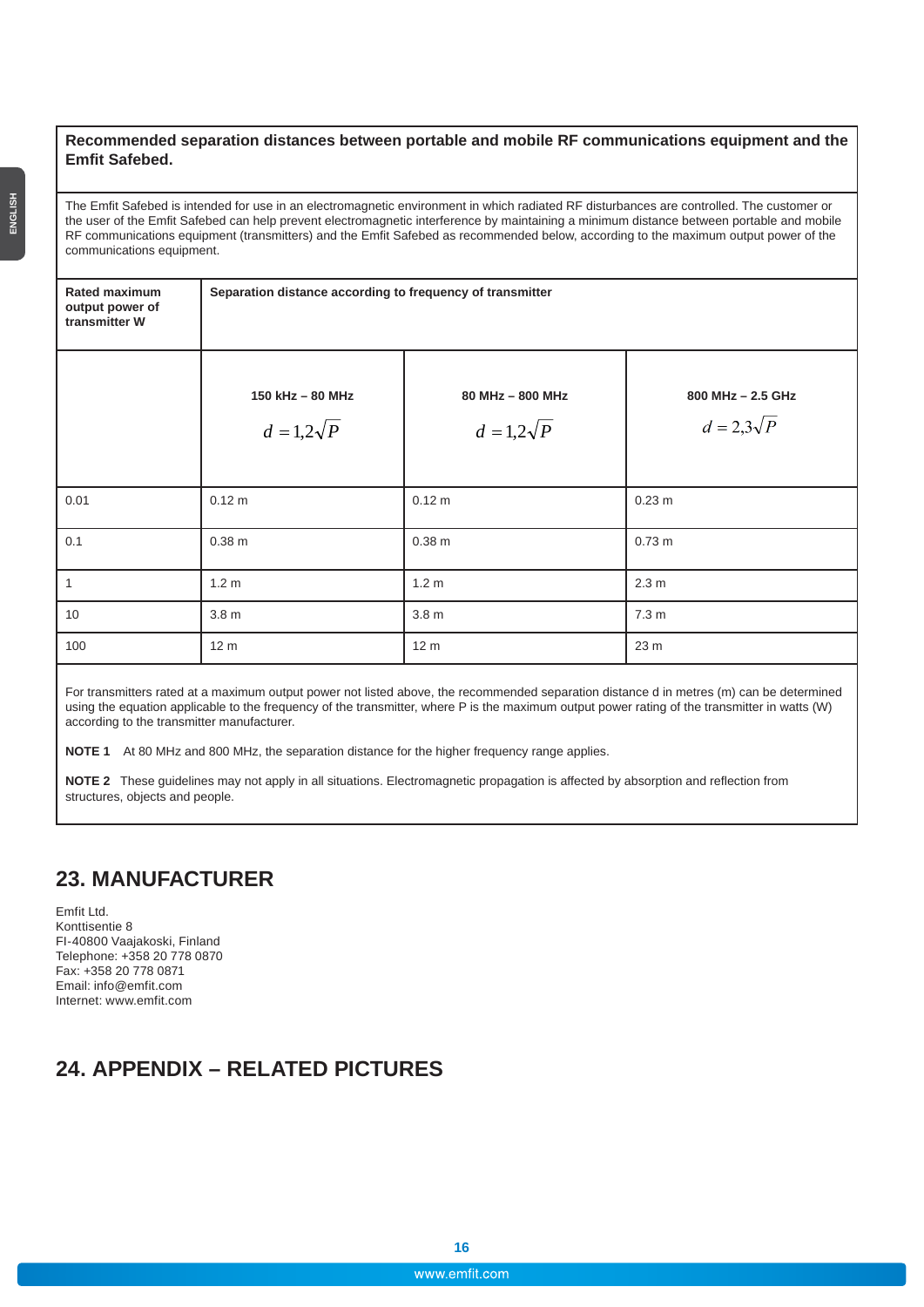

www.emfit.com